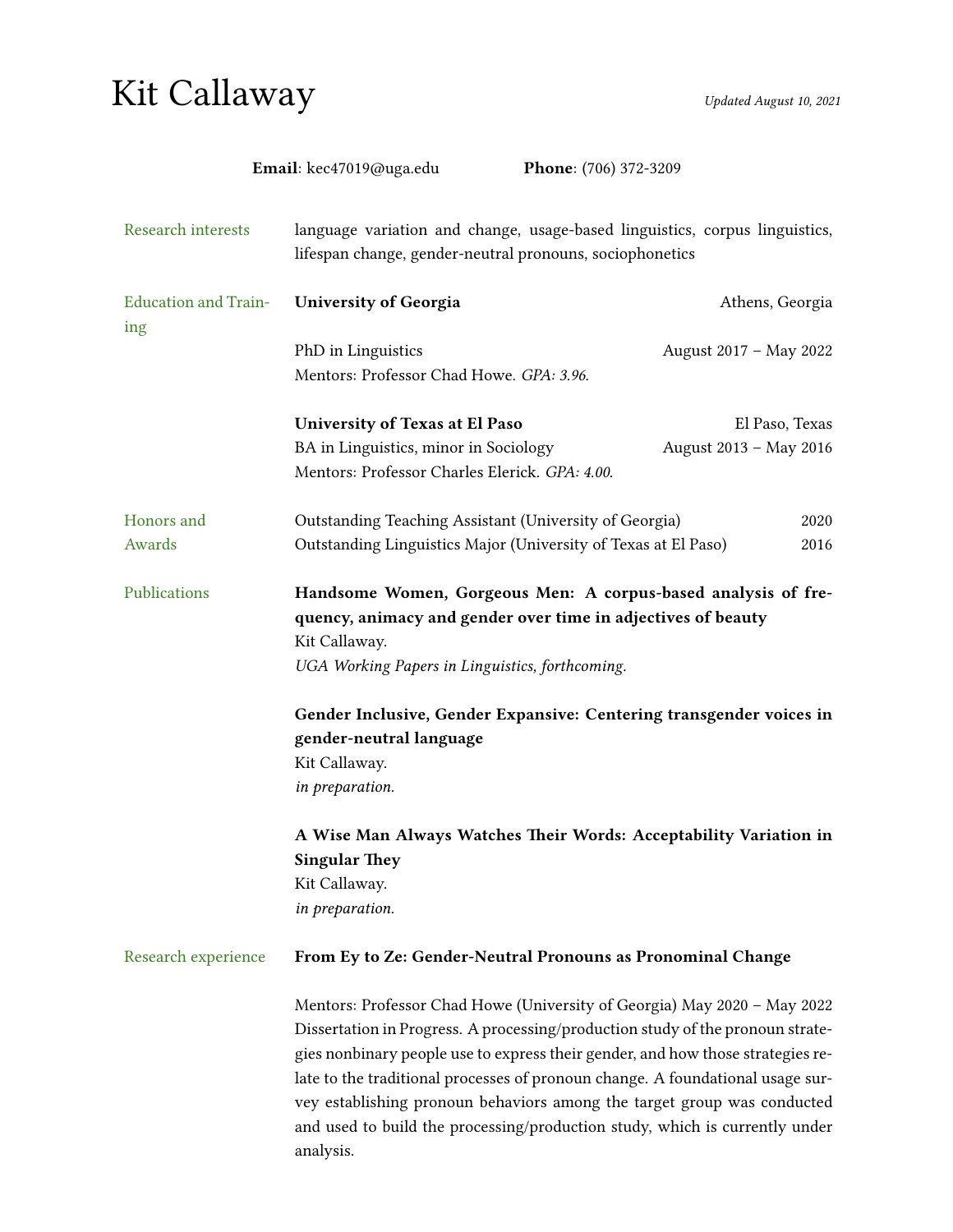### A Wise Man Always Watches Their Words: Acceptability Variation in **Singular They**

Mentors: Professor Chad Howe (University of Georgia) May 2019 - March 2020

Developed and distributed acceptability survey on several different types of singular they: fully indefinite, unclear gender, and definite, nonbinary usage.

#### Prodding the Gaps: Voice Onset Time in Welsh English Voiceless Stops

Mentors: Professor Chad Howe (University of Georgia) May - July 2018 Investigated the average voice onset time of Welsh English voiceless stops as compared to other dialects of English. Used preexisting interviews, handtranscribed, aligned with the Montreal Forced Aligner, and checked and analyzed by hand using Praat.

## The de Gruyter Handbook of Comparative Indo-European Linguistics Bibliography

Lead Researcher: Professor Jared Klein (University of Georgia) August 2017 – May 2018

One of several RAs who assisted Dr. Jared Klein, editor of the Handbook, in compiling of the sources from the Handbook into a bibliography. Pulled sources from original article documents, noted where they appeared, and organized them alphabetically.

#### UGA Linguistics Lab

Lead Researcher: Professor Timothy Gupton (University of Georgia) August 2017 – May 2018

Assisted with phonological and syntactic projects in Romance Linguistics. Annotated sounds using Praat in Galician sentences. Assisted e-Prime material development as well as scheduling and running participants in Portuguese syntax experiment.

#### Engendering Community Oral History Project

Lead Researcher: Dr. Brenda Risch (University of Texas at El Paso) Summer 2014

Conducted and transcribed participant interviews.

# Teaching experience Teaching assistant, Department of Linguistics (University of Georgia) Fall 2018 – Fall 2021 LING 2100: The Study of Language Taught class independently, including lecturing, developing course materials,

proctoring exams, and managing student concerns. Developed online and hybrid materials for Fall 2020.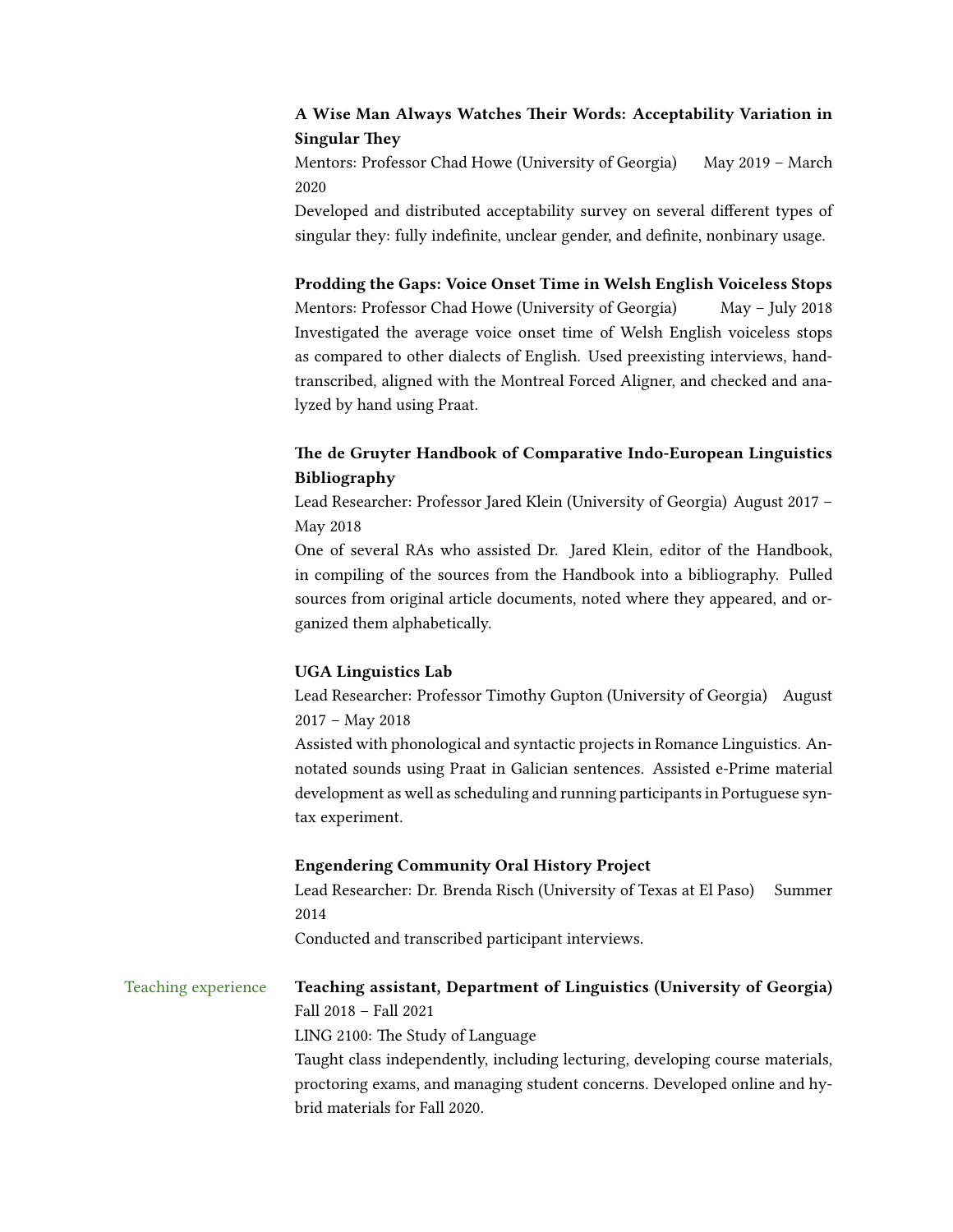| Teaching assistant, Department of Linguistics (University of Georgia) |
|-----------------------------------------------------------------------|
| Summer 2019, 2020, 2021                                               |

LING 2100E: The Study of Language

Assisted lead teacher with assessment, managing student concerns, and developing and correcting course materials. In charge of Historical Linguistics unit.

Writing Consultant (the University of Texas at El Paso) January 2015 – May 2016

Tutored students in principles of writing and grammar, gave classroom presentations, exceeded semester record for most online consultations taken in Fall  $'15.$ 

# Arabic tutor, STARTALK program (University of Texas at El Paso) Summer 2015

Tutoring lab

Tutored groups of 15-20 high school students in the basics of Arabic writing system, vocabulary, and grammar. Assisted teachers in classroom. Assisted in syllabus development.

| Industry experience                                                       | Dictionary.com                                                                                                                                                                                                                                                                               | Oakland, CA                                                    |                                                                  |  |                          |                             |
|---------------------------------------------------------------------------|----------------------------------------------------------------------------------------------------------------------------------------------------------------------------------------------------------------------------------------------------------------------------------------------|----------------------------------------------------------------|------------------------------------------------------------------|--|--------------------------|-----------------------------|
|                                                                           | Lexicographic Writer                                                                                                                                                                                                                                                                         | March - July 2017, Summer 2019 - 2021                          |                                                                  |  |                          |                             |
|                                                                           | On About This Word, Vocab Builder, Homework Help, and Vs. projects. In-<br>dependently researched and wrote about the etymology and usage of words<br>for publication on Wordpress. These included slang and colloquialisms, recent<br>neologisms, technical terms, and common, basic words. |                                                                |                                                                  |  |                          |                             |
|                                                                           |                                                                                                                                                                                                                                                                                              |                                                                |                                                                  |  |                          |                             |
|                                                                           |                                                                                                                                                                                                                                                                                              |                                                                |                                                                  |  | <b>Nelson Compliance</b> | San Francisco, CA           |
|                                                                           |                                                                                                                                                                                                                                                                                              |                                                                |                                                                  |  | Sentence Annotator       | September 2016 - April 2019 |
|                                                                           | Marked, corrected, and answered questions using annotation software. Inter-                                                                                                                                                                                                                  |                                                                |                                                                  |  |                          |                             |
|                                                                           | acted with language processing structures to produce more accurate outcomes.                                                                                                                                                                                                                 |                                                                |                                                                  |  |                          |                             |
|                                                                           |                                                                                                                                                                                                                                                                                              | Learned and developed best practices for annotating questions. |                                                                  |  |                          |                             |
|                                                                           | Talks and tutorials                                                                                                                                                                                                                                                                          | Conversation-Based Instruction and LING 2100                   | 2019                                                             |  |                          |                             |
|                                                                           |                                                                                                                                                                                                                                                                                              | Talk co-presented to GRSC 7770 for Dr. Mi-Ran Kim              |                                                                  |  |                          |                             |
|                                                                           |                                                                                                                                                                                                                                                                                              |                                                                | Neopronouns in Contemporary English: Language Change in Progress |  |                          |                             |
| 2019                                                                      |                                                                                                                                                                                                                                                                                              |                                                                |                                                                  |  |                          |                             |
| They, Hir, Emself, and You: Nonbinary Pronouns in Research and Practice;  |                                                                                                                                                                                                                                                                                              |                                                                |                                                                  |  |                          |                             |
| Kingston, Ontario                                                         |                                                                                                                                                                                                                                                                                              |                                                                |                                                                  |  |                          |                             |
| A Piece of the Puzzle: Aspiration in Welsh English                        |                                                                                                                                                                                                                                                                                              | 2018                                                           |                                                                  |  |                          |                             |
| The fifth annual Linguistics Conference at LIGA "Language in the Margins" |                                                                                                                                                                                                                                                                                              |                                                                |                                                                  |  |                          |                             |

The fifth annual Linguistics Conference at UGA, "Language in the Margins"; Athens, Georgia